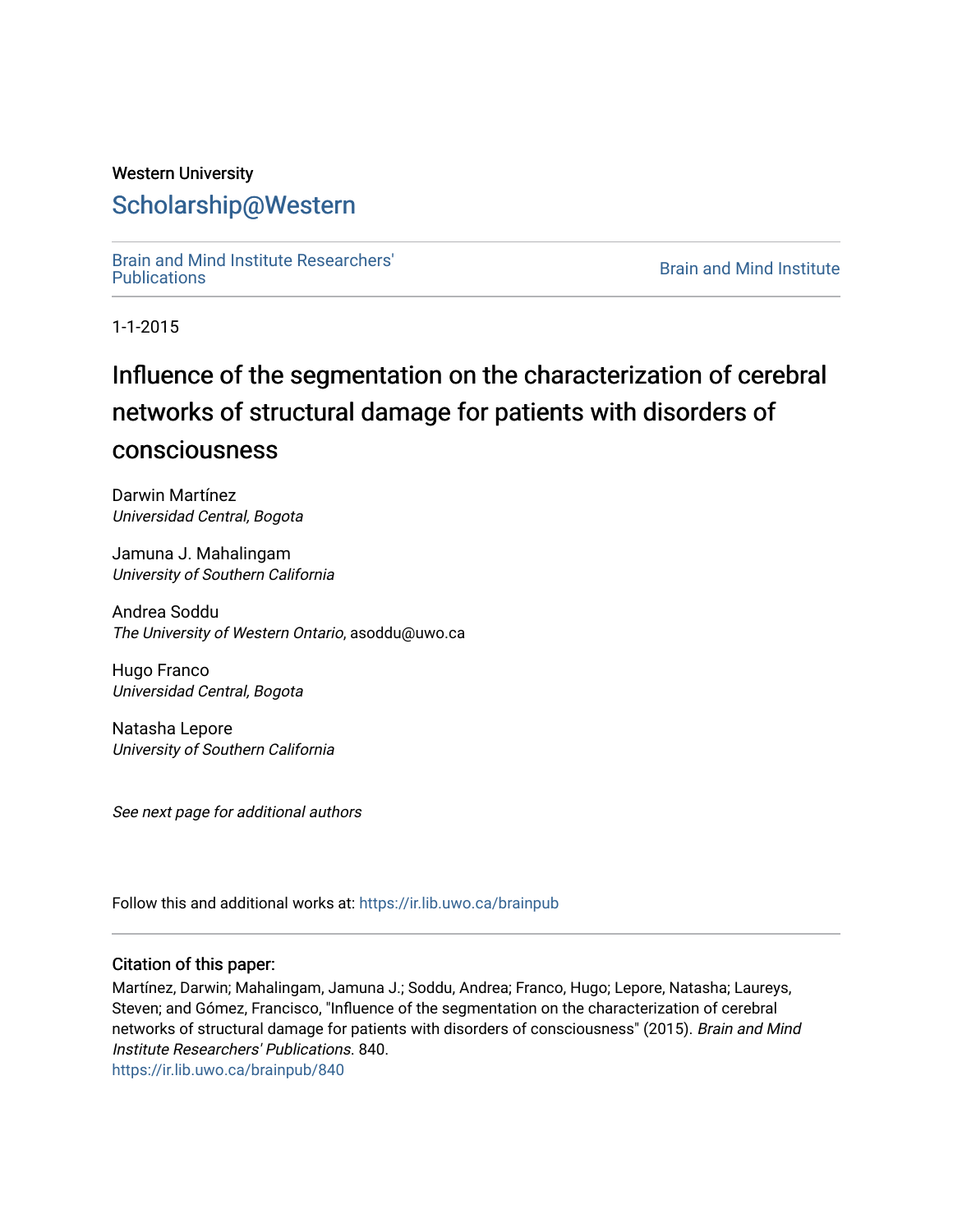#### Authors

Darwin Martínez, Jamuna J. Mahalingam, Andrea Soddu, Hugo Franco, Natasha Lepore, Steven Laureys, and Francisco Gómez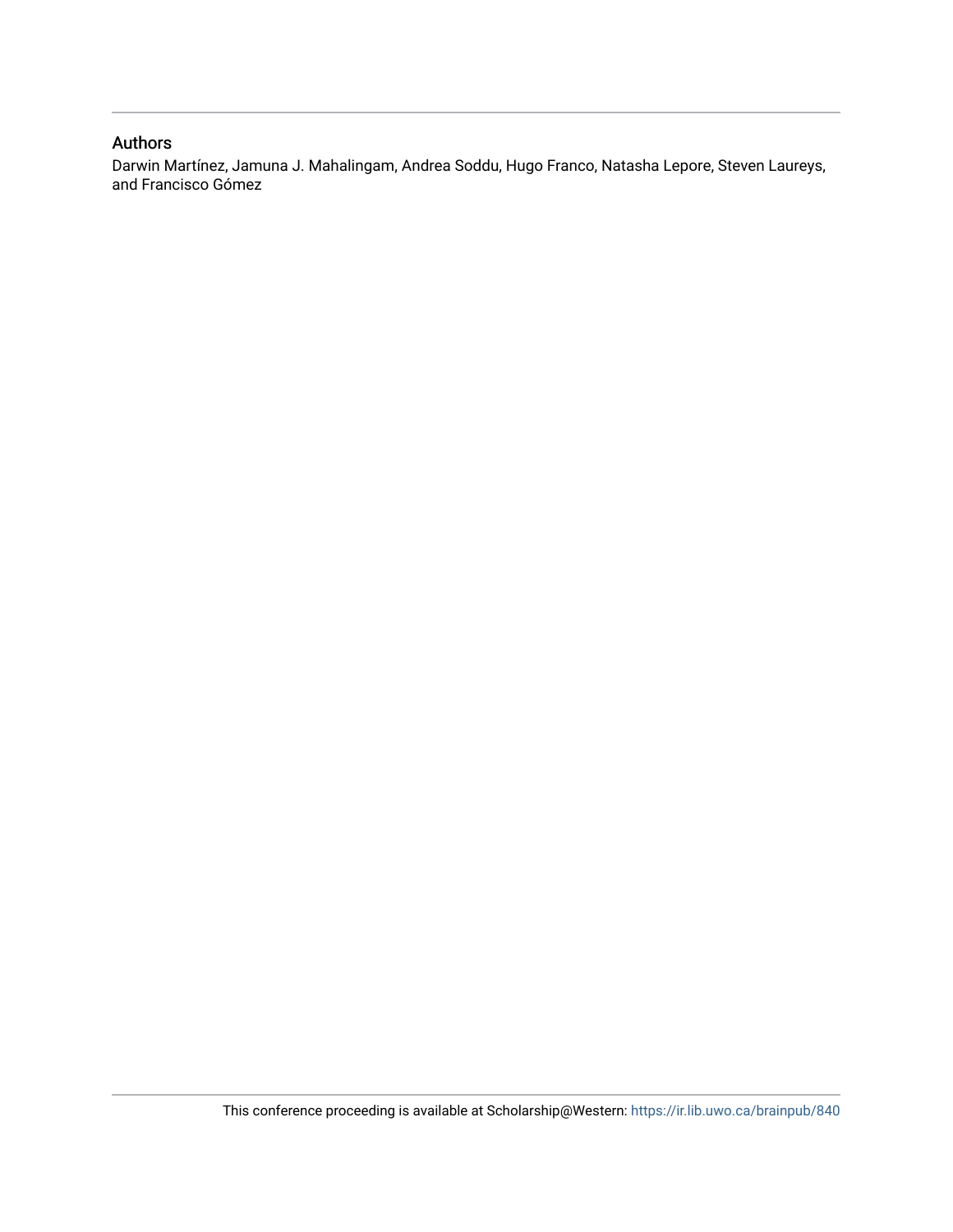

# INFLUENCE OF THE SEGMENTATION ON THE CHARACTERIZATION OF CEREBRAL NETWORKS OF STRUCTURAL DAMAGE FOR PATIENTS WITH DISORDERS OF CONSCIOUSNESS

Darwin Martínez<sup>a</sup>, Jamuna J. Mahalingam<sup>b</sup>, Andrea Soddu<sup>c</sup>, Hugo Franco<sup>a</sup>, Natasha Lepore<sup>b</sup>,

Steven Laureys<sup>d</sup>, Francisco Gómez<sup>a</sup>

<sup>a</sup>Computer Science Department, Universidad Central, Colombia **bRadiology Department, University of Southern California, United States** <sup>c</sup>Physics and Astronomy Department, Western University, Canada dCyclotron Research Center, University of Liège, Belgium

**KEYWORDS:** Disorders of consciousness, cerebral brain networks of structural damage, subcortical spatial relationships, image segmentation, subcortical structures

#### **ABSTRACT**

Disorders of consciousness (DOC) are a consequence of a variety of severe brain injuries. DOC commonly results in anatomical brain modifications, which can affect cortical and sub-cortical brain structures. Postmortem studies suggest that severity of brain damage correlates with level of impairment in DOC. In-vivo studies in neuroimaging mainly focus in alterations on single structures. Recent evidence suggests that rather than one, multiple brain regions can be simultaneously affected by this condition. In other words, DOC may be linked to an underlying cerebral network of structural damage. Recently, geometrical spatial relationships among key subcortical brain regions, such as left and right thalamus and brain stem, have been used for the characterization of this network. This approach is strongly supported on automatic segmentation processes, which aim to extract regions of interests without human intervention. Nevertheless, patients with DOC usually present massive structural brain changes. Therefore, segmentation methods may highly influence the characterization of the underlying cerebral network structure. In this work, we evaluate the level of characterization obtained by using the spatial relationships as descriptor of a sub-cortical cerebral network (left and right thalamus) in patients with DOC, when different segmentation approaches are used (FSL, Free-surfer and manual segmentation). Our results suggest that segmentation process may play a critical role for the construction of robust and reliable structural characterization of DOC conditions.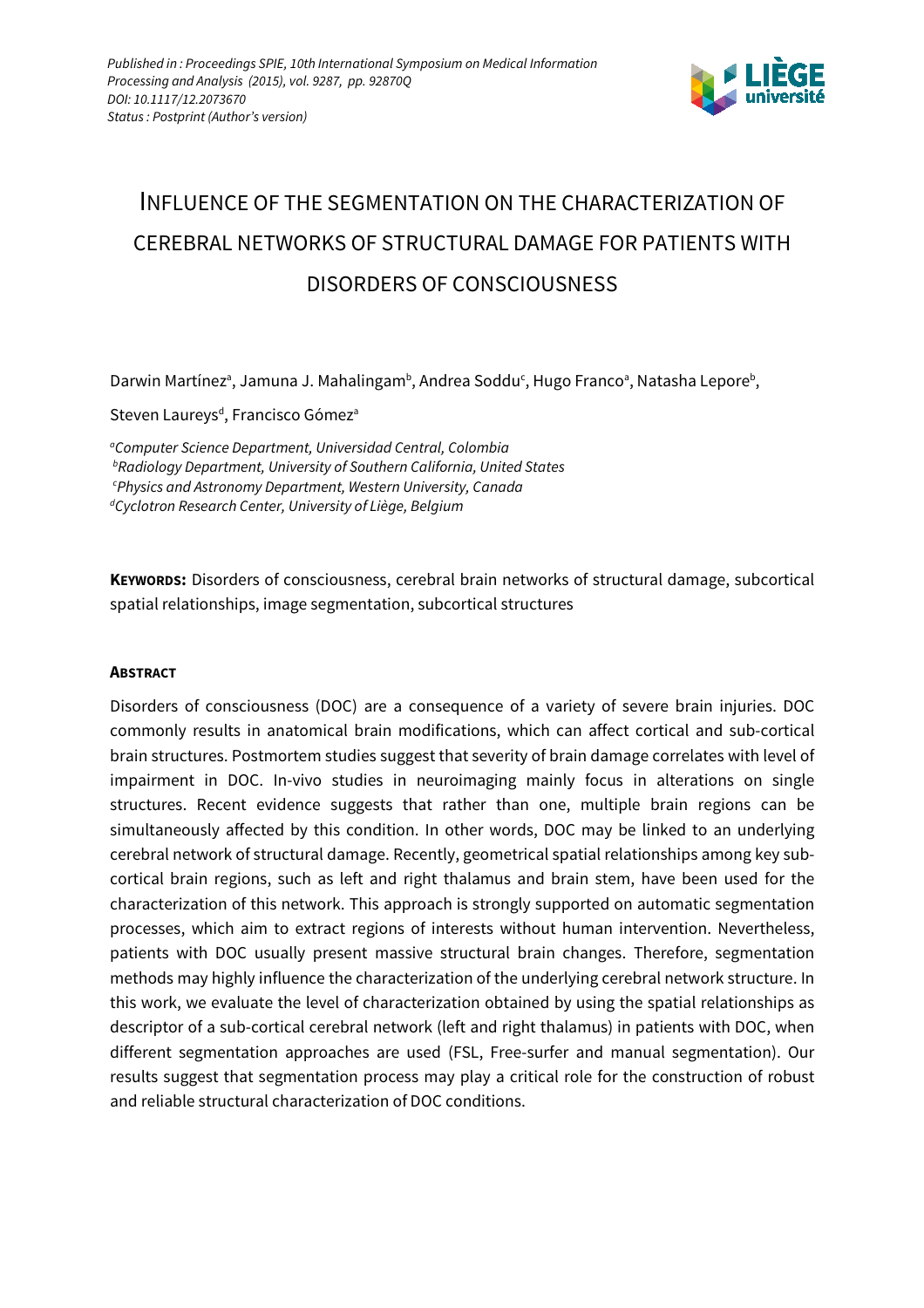

## **INTRODUCTION**

Coma may result of severe brain injuries, such as, stroke, anoxic brain damage, traumatic brain injury, among others.<sup>1,2,3</sup> This condition is characterized by the absence of brain arousal and awareness. It usually last no longer than three weeks, after which patients may evolve to an state of no detectable awareness, commonly known as vegetative state/unresponsive wakefulness syndrome (VS/UWS). From this state some patients may evolve to an state of fluctuating awareness and arousal, an condition known as minimally conscious state (MCS). These alterations of consciousness are known as disorders of consciousness (DOC). Currently, diagnosis of DOC conditions is mainly based on behavioural scales, such as the Coma Recovery Scale revised,<sup>4</sup> which aim to quantify the level of awareness and arousal observed in the patient, when different sensorial channels are stimulated. Unfortunately, diagnoses based on these scales may be largely influenced by the evaluator expertise, resulting on a high misdiagnosis rate.<sup>5</sup>

In the recent years, modern brain imaging methods, such as positron emission technology,<sup>6</sup> transcranialmagnetic stimulation<sup>7</sup> and magnetic resonance imaging<sup>8</sup> have been used to investigate different patterns of brain activity associated to the different levels of consciousness. These approaches provide valuable information about the existence of high-order functional networks, such as the so called Default Mode Network, which are probably related to the emergence of the consciousness phenomena.<sup>8</sup> Other subcortical regions as thalamus also has proved to play a important role for loss-of-consciousness. For instance, depressed metabolic activity in thalamus has been found to correlate with the level of consciousness, as measured behaviourally.<sup>9</sup> However, despite of the advances in the comprehension of the functional brain activity in DOC, much uncertainty remains about the structural damage underlying loss-ofconsciousness. A proper understanding of the structural alternations mechanisms underlying these brain altered conditions is of paramount importance to improve diagnosis, prognosis and treatment strategies.<sup>10</sup>

From the structural point of view, patients with DOC have evidenced damages in subcortical structures. In particular, diffuse axonal injury and thalamic structural damages, as observed on post-mortem studies.<sup>6</sup> In the recent years, in-vivo studies using neuroimaging aimed to further investigated these structural alterations. A diffusion tensor imaging study suggested a reduction in the thalamic volume related to structural damage, which may be associated to impaired consciousness states.<sup>11</sup> Interestingly, this study also showed than rather than one multiple brain structures may be simultaneously affected by the DOC conditions.<sup>11</sup> A set of global indices of structural damage, computed on white matter and whole brain, was shown also to correlate with the level-of-consciousness.<sup>12</sup> These evidences together may suggest the existence of a cerebral structural network of damage underlying the DOC conditions, i.e., a set of regions which are simultaneously affected by the pathology.

In a recent work we characterized the cerebral network of structural damage associated to DOC by computing geometrical spatial relationships among key brain regions selected a-priori.<sup>13</sup> The proposed network encompassed left and right thalamus and brain stem.<sup>14</sup>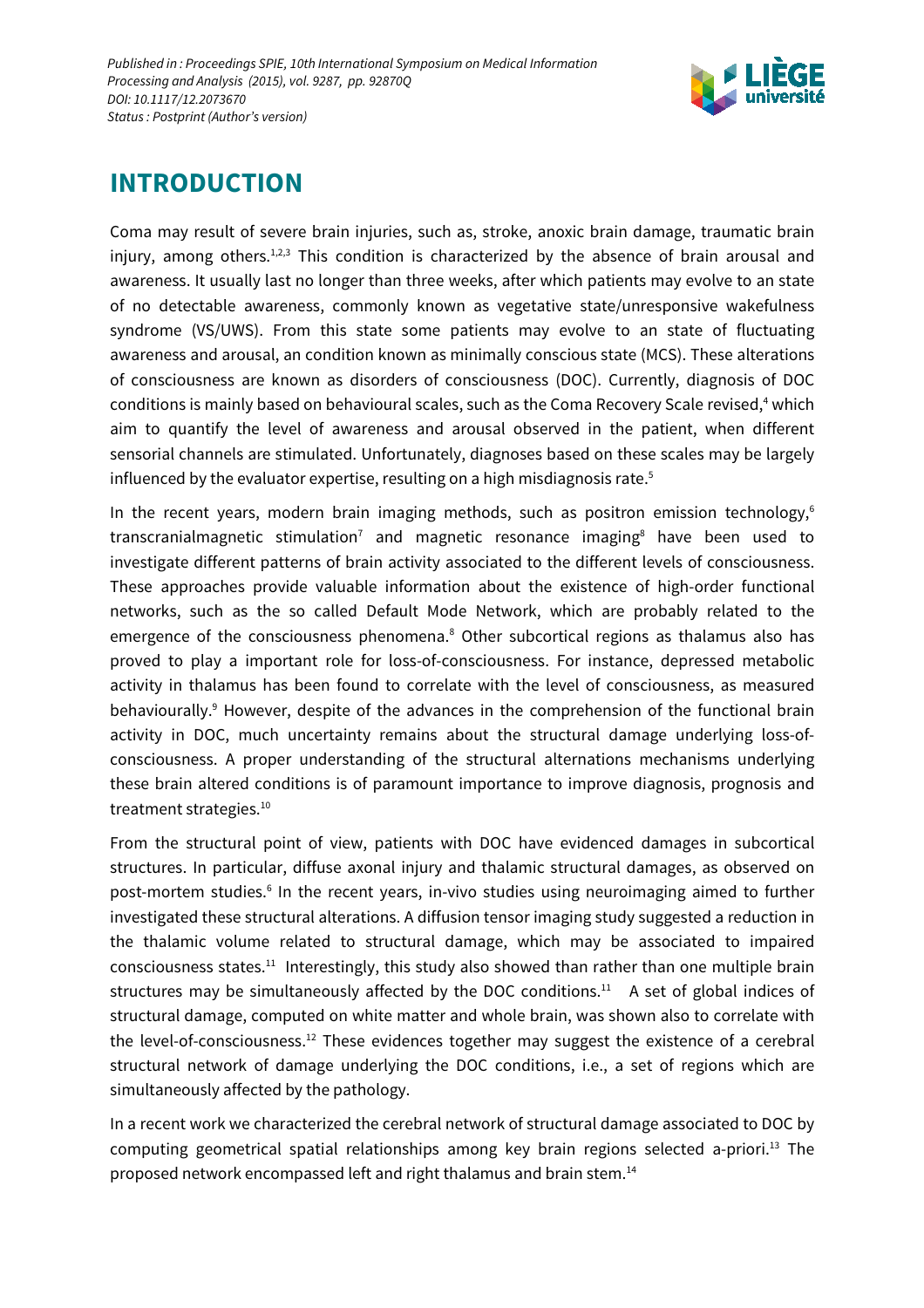

The relationships studied include minimum, maximum and average distances between these structures. Results of this study suggest that characterization this characterization may provide important information about the pattern of structural damage on these patients. However, a critical aspect in this determination of the Regions-of-Interest (RoIs). In this case, RoI segmentation was based on brain atlases and spatial normalization strategies.<sup>15,16,17</sup> Nevertheless, these approaches may fail when applied on severely structural damaged brains, as in the patients with DOC.<sup>18</sup> In this work, we evaluate the impact of the use of different segmentation strategies for the characterization of a sub-cortical cerebral network of structural damage, encompassing left and right thalamus, for the discrimination of DOC patients and control subjects.

## **MATERIALS AND METHODS**

### **SUBJECTS AND DATA ACQUISITION**

Data from 67 subjects were used in this study : 20 Vegetative State/Unresponsive Wakefulness State (VS/UWS) and 30 Minimally Conscious State (MCS) (average age 45 years (SD 18), > 2 months after injury) and 17 healthy control subjects (average age 47 years (SD 16)). For each subject, a T1 structural magnetic resonance image (matrix size = 256 × 240 × 120, voxel size 1 × 1 × 1.2 mm<sup>3</sup>, 3T Siemens medical Solution in Erlangen, Germany) was acquired. MRI data from patients were acquired at the Hospital University of Liège, Belgium.

All patients were clinically examined using the French version of the Coma Recovery Scale Revised  $(CRS-R).<sup>19</sup>$  Diagnosis was established based on these scores. Written informed consent to participate in the study was obtained from all patients or legal surrogates of the patients.

### **DATA SEGMENTATION**

Left and right thalamus were selected for structural characterization. Three different methods were used for segmentation: 1) FSL-FIRST and FSL-FAST,<sup>15</sup> 2) Freesurfer,<sup>16,17</sup> and 3) manual expert segmentation. The first two approaches are based on atlas and deformable models. For automatic approaches, data from 23 subjects were excluded because of fails in segmentation, mainly due to large bleeding regions and low quality acquisitions. No images were discarded in the case of manual expert segmentation.

### **SPATIAL RELATIONSHIP MEASUREMENT**

After region segmentation, the Euclidean distances between pairs of voxels located on each structure were computed. The minimum ( $d_{min}$ ), average ( $d_{ave}$ ) and maximum ( $d_{max}$ ) of these distances were used as features to characterize the spatial relationship between thalami, as illustrates figure 1.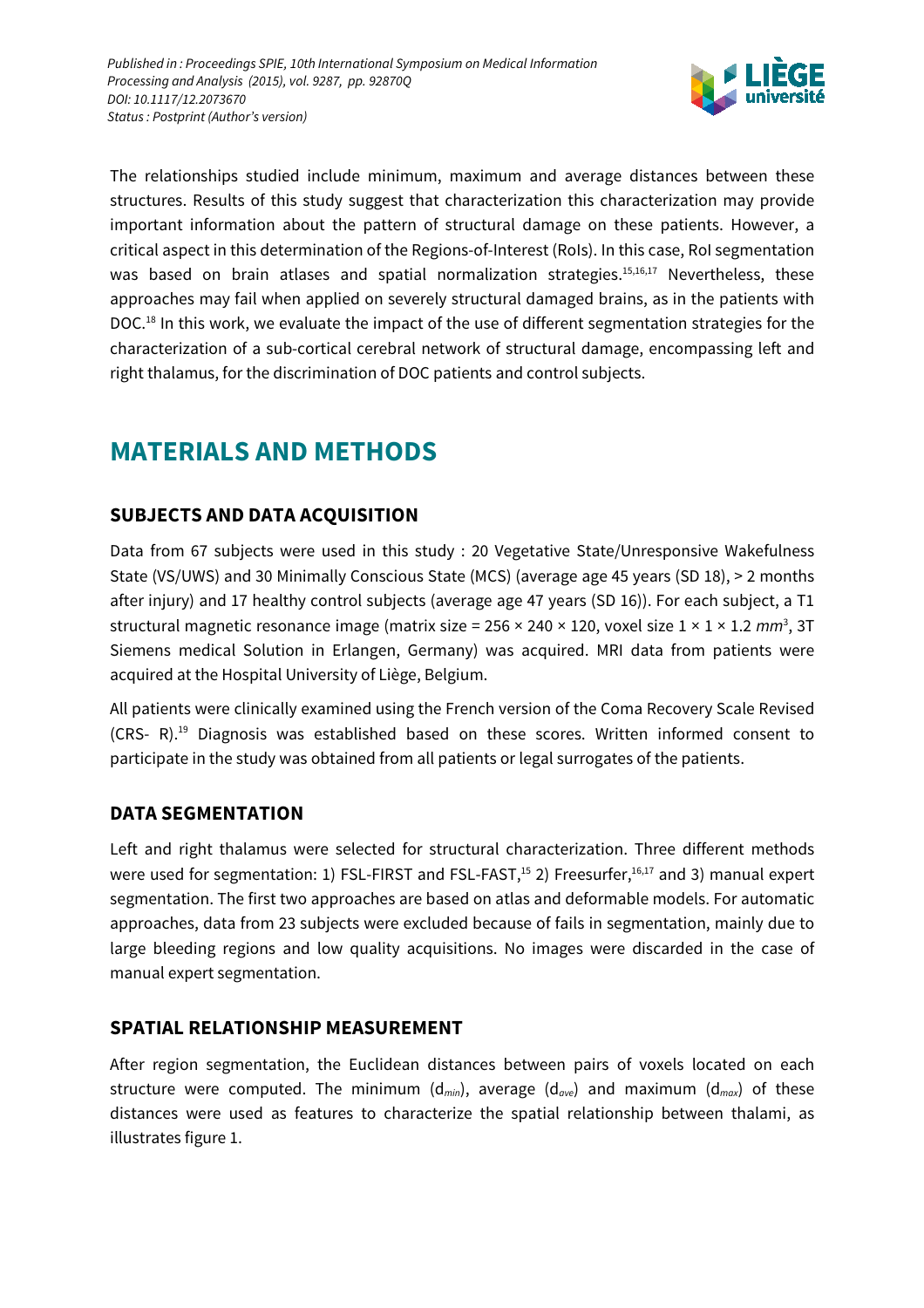

**Figure 1.** Spatial relationship measurements. Three different measures of spatial relationships between regions A and B were computed: minimum ( $d_{min}$ ), average ( $d_{ave}$ ) and maximum ( $d_{max}$ ).



 $d_{min} = min d(p_i, q_j)$  $\mathbf{d}_{ave} = \frac{1}{m \times n} \left( \sum_{i=1}^{m} \sum_{j=1}^{n} \mathbf{d}(p_i, q_j) \right)$  $\begin{array}{l} \mathbf{g} = \max \mathbf{d}(p_i, q_j) \\ \{p_i\}^m, \ p_i \in \mathbb{R}^3 \quad \mathbf{B} - \{q_j\}^n, \ q_j \in \mathbb{R}^3 \quad \mathbf{A} \cap \mathbf{B} - \emptyset \end{array}$  $p_i - (x_i, y_i, z_i)$   $q_j - (x_j, y_j, z_j)$ <br>  $d(p_i, q_j) = \sqrt{(x_j - x_i)^2 + (y_j - y_i)^2 + (z_j - z_i)^2}$ 

### **STATISTICAL SIGNIFICANCE**

Possible differences between controls and DOC patients in these spatial relationships were assessed through a Student's t-test. Cohen's d coefficients were computed to assess the level of discrimination obtained by using different segmentation approaches.

## **RESULTS**

Figure 2 shows examples of segmentation for the three evaluated methods. Figures 2a 2b 2c show the segmented thalamus on controls subjects when used FreeSurfer, FSL and manual approaches, respectively. Similary, figures 2d 2e 2f show the thalamus obtained on DOC patients when the three segmentation methods are used. In general, the tested segmentation on control subjects were successful for the three methods. However, in bad acquisition conditions due to very low contrast or huge damaged areas, as in DOC patients, automatic processes failed. In these cases, algorithms abnormally finished or finished with non satisfactory results. In contrast, the manual expert labeling were made even with those image conditions.

**Figure 2:** Thalami segmentation on Controls a) b) c) and patients with DOC d) e) f) using three different segmentation approaches: FreeSurfer, FSL and manual processes.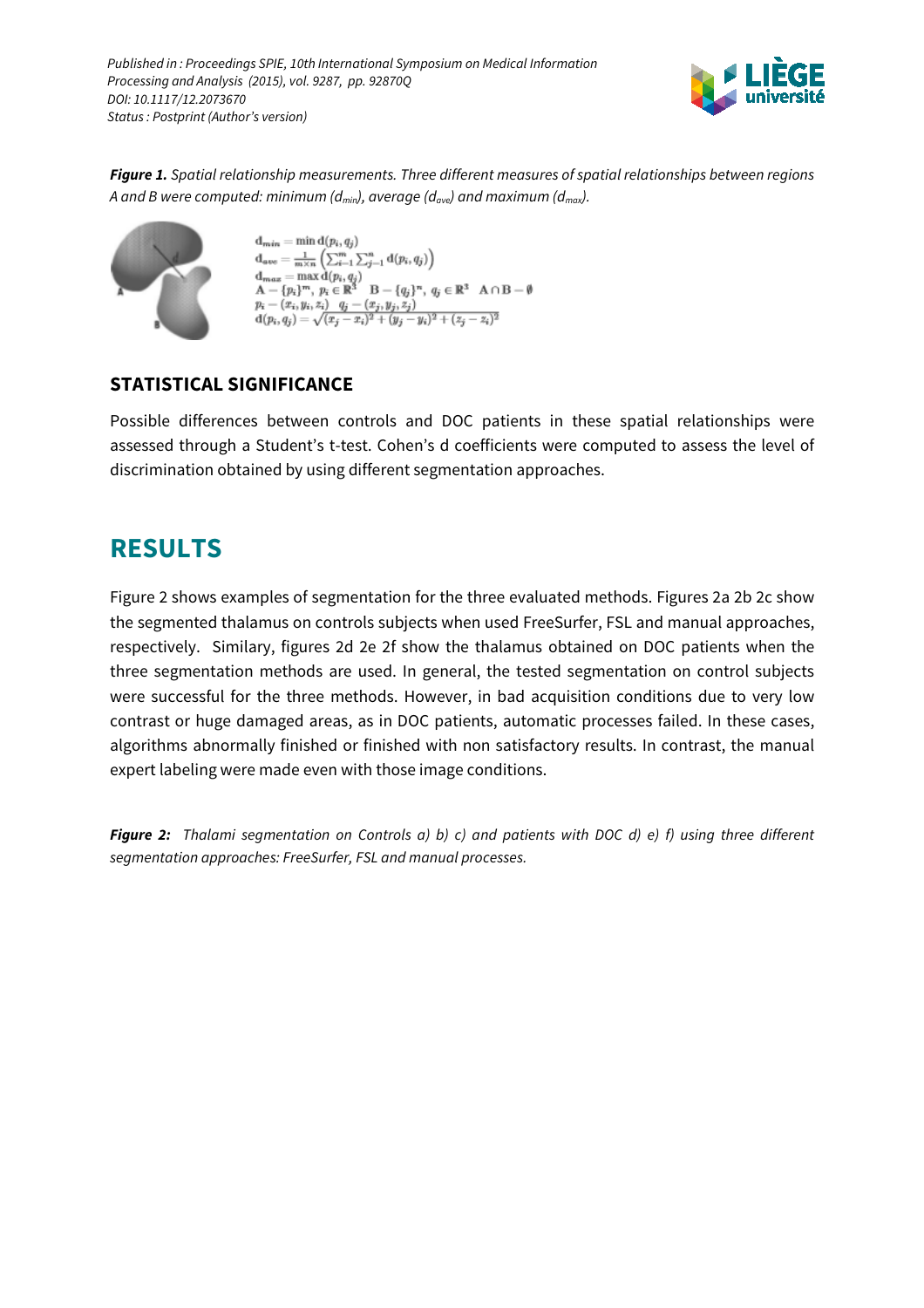



Figure 3a shows the minimum distance between both thalami for the three segmentation approaches. Significant differences were observed for the three methods when comparing healthy controls and patients with DOC (p<.05 Bonferroni corrected). The manual segmentation resulted in a large separation between both thalami for DOC when comparing to healthy controls. Figure 3b shows the average distances computed between both thalami. Significant differences between controls and DOC were also observed for the three segmentation methods (p<.05 Bonferroni corrected). Figure 3c shows the maximum distances, no significant differences were observed in this case.

**Figure 3:** Geometrical relationships (minimum, average and maximum) between between left and right thalamus for three segmentation approaches (FSL, Freesurfer and manual), Healthy controls (light blue), patients with DOC (violet).



(a) Minimum distance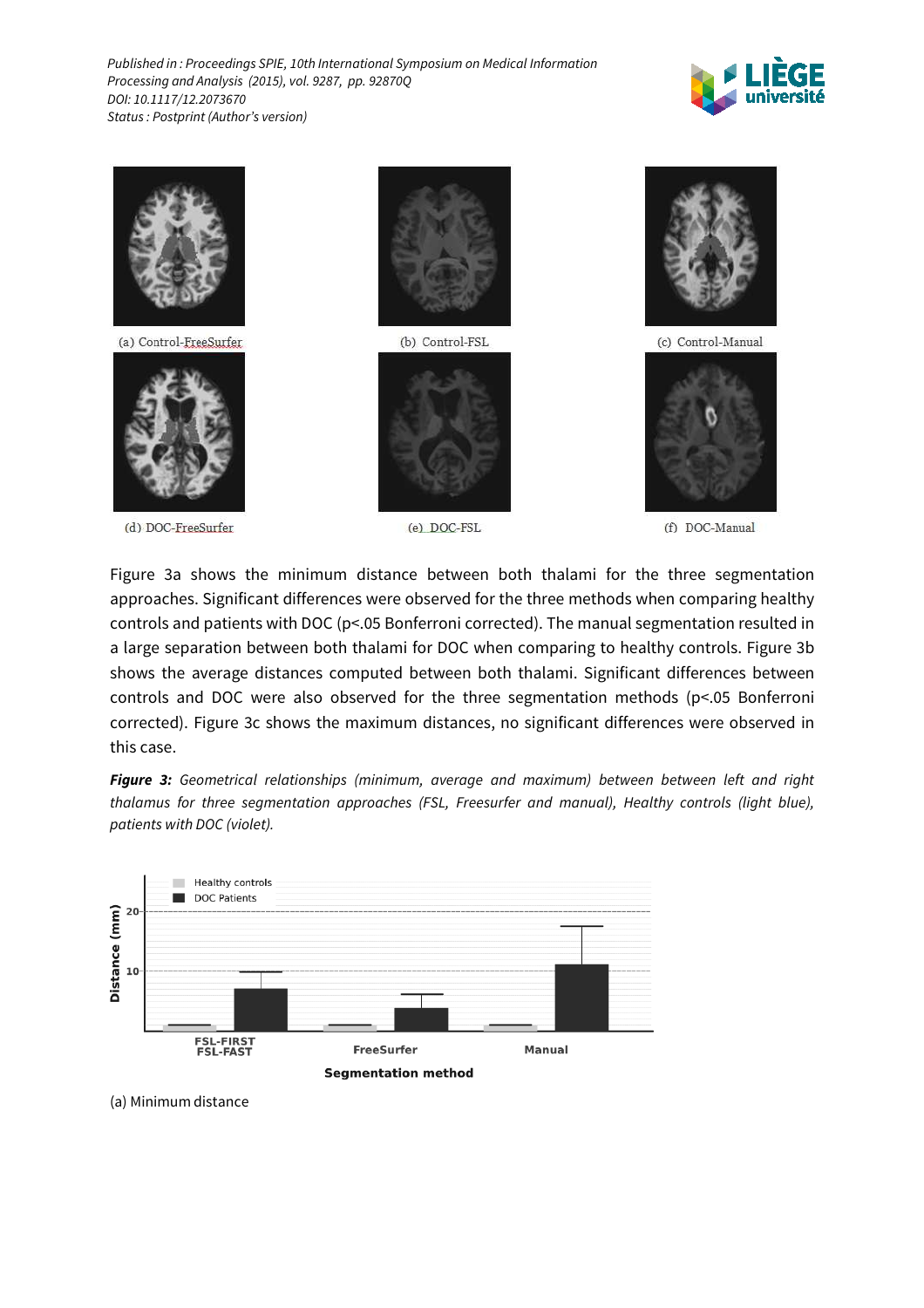



**Segmentation method** 

(b) Average distance



(c) Maximum distance

Table 1 reports the effect sizes for each measurement when different segmentation methods were used. Higher effect sizes were observed for automatic segmentation approaches compared to manual segmentation. The minimum distances obtained by using FSL segmentation method resulted in the higher effect size. Manual segmentation provided the lower effect sizes of the three evaluated segmentation approaches.

**Table 1:** Cohen's effect size for the minimum, average and maximum distances for each segmentation process.

|             |                        | Segmentation method |            |        |
|-------------|------------------------|---------------------|------------|--------|
| Effect size | Relationship           | FSL                 | FreeSurfer | Manual |
|             | Minimum Distance       | 3.1                 | 2.5        | 0.9    |
|             | Average Distance       | 1.9                 | 2.4        | 0.5    |
|             | Maximum Distance   2.3 |                     | 2.0        | 0.5    |

### **CONCLUSIONS**

Our results indicate that segmentation processes may influence the spatial relationships estimations for the studied sub-cortical cerebral network. A discriminative capacity between controls and patients with DOC was observed for two of the three studied geometric relationships in the three evaluated methods. Overall, DOC patients were characterized by an increase of inter-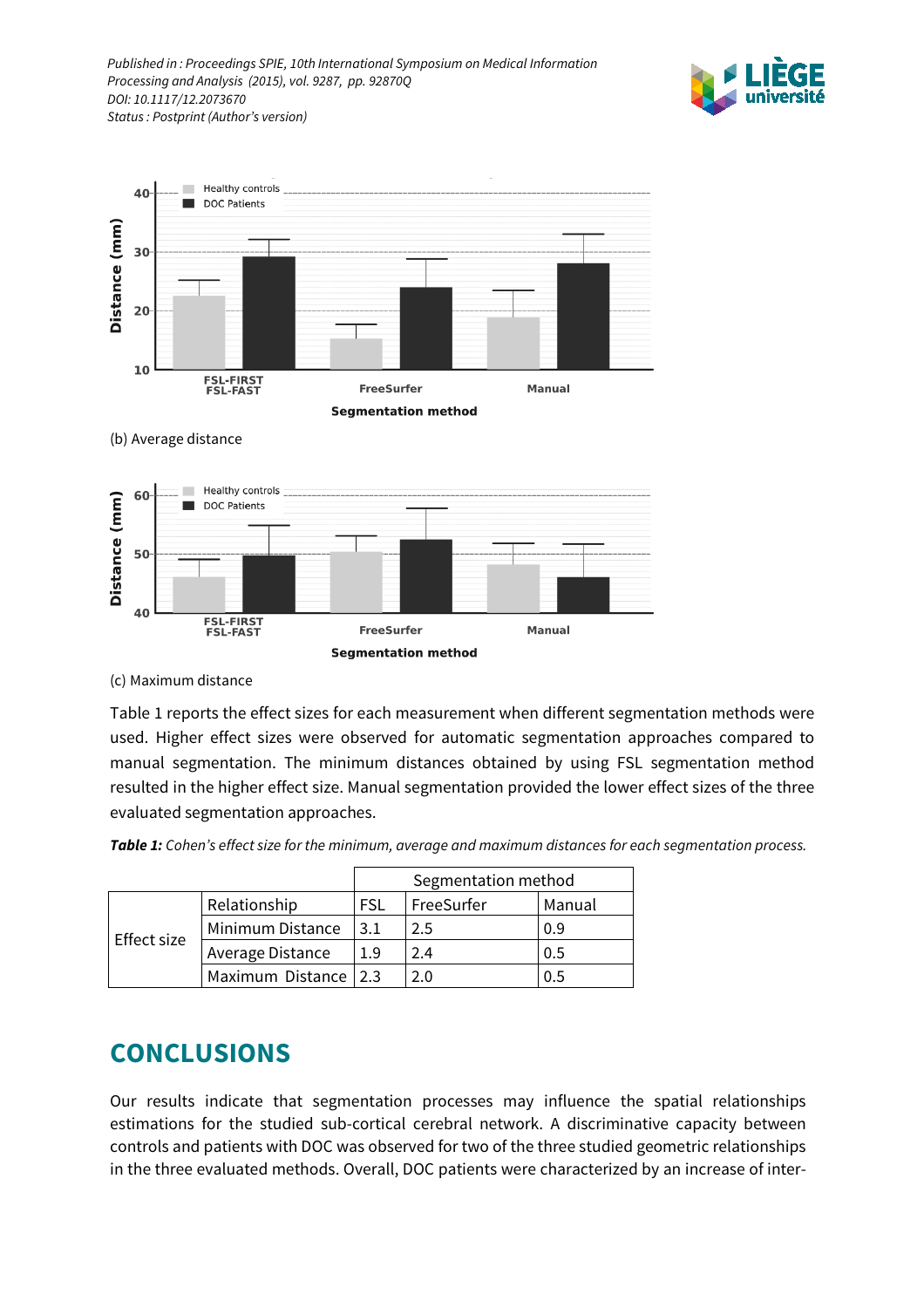

thalami distances compared to controls, so this may be related to the structural deterioration observed in DOC postmortem studies. Interestingly, automatic methods resulted in higher discriminative power than manual approach. This behaviour may be explained by the higher variability of manual segmentation compared to the automatic alternatives, and the control of automatic processes, based on its prior knowledge of brain anatomy synthesize in atlases and exploited from their based segmentation methods.

#### **ACKNOWLEDGMENT**

This work was supported by the project "Caracterizacion de interacciones entre redes de descanso en pacientes con desordenes de conciencia" from Universidad Central de Colombia, the Belgian National Funds for Scientic Research (FNRS), the European Commission, the James McDonnell Foundation, the European Space Agency, Mind Science Foundation, the French Speaking Community Concerted Research Action, the Belgian interuniversity attraction pole, the Public Utility Foundation "Université Européenne du Travail" , "Fondazione Europea di Ricerca Biomedica" and the University Hospital of Liège.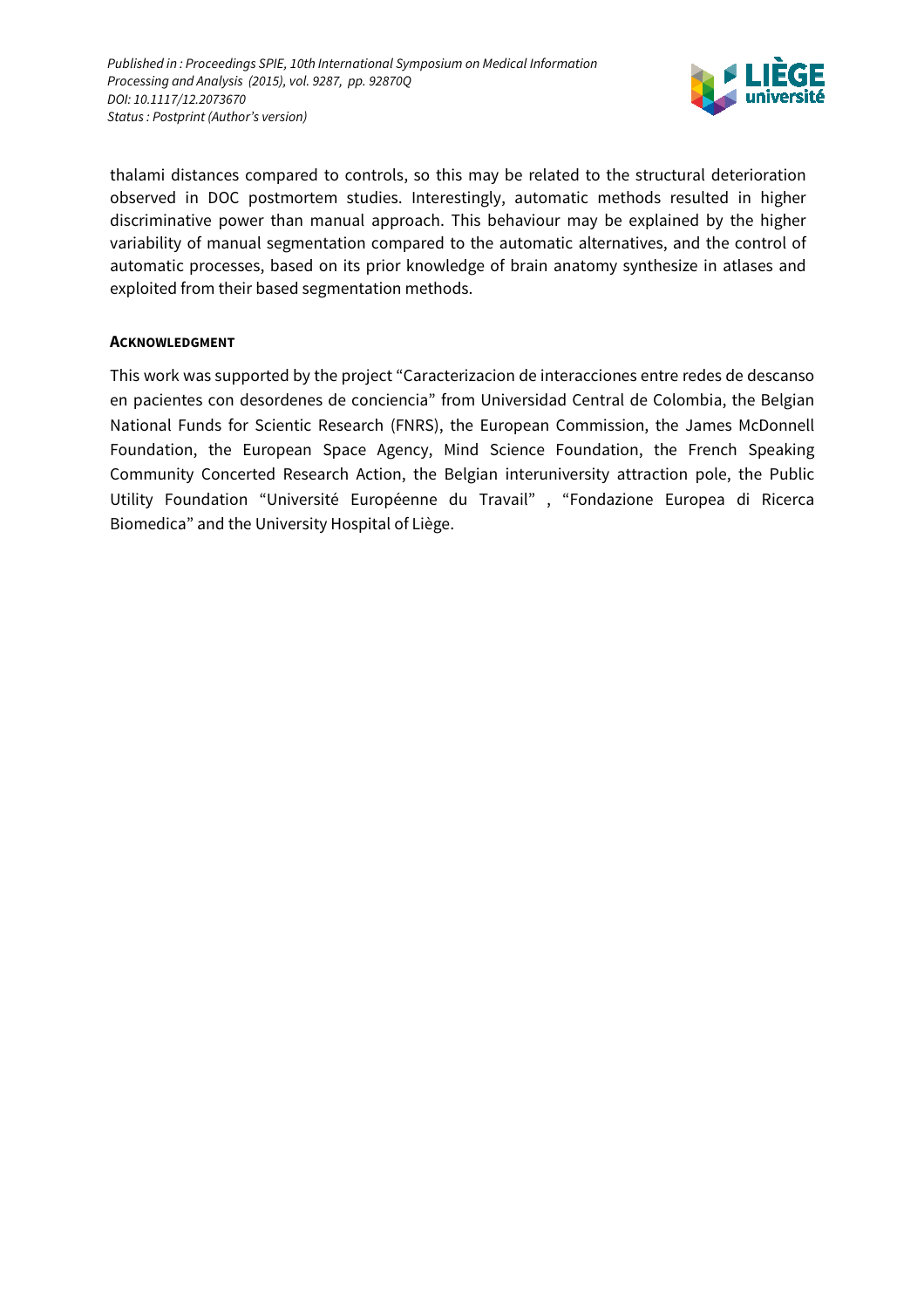

## **References**

- 1. W. L. Kemp, D. K. Burns, and T. G. Brown, "Neuropathology," in Pathology: The Big Picture, LANGE The Big Picture, McGraw-Hill Education, 2008.
- 2. A.H. Ropper and M. A. Samuels, "Coma and related disorders of consciousness," in Principles of Neurology, Victor's, ed., McGraw-Hill, New York, 10 ed., 2014.
- 3. J. T. Giacino, J. J. Fins, S. Laureys, and N. D. Schiff, "Disorders of consciousness after acquired brain injury: the state of the science," Nature Reviews Neurology 10, pp. 99 – 114, Feb 2014.
- 4. J. Giacino, K. Kalmar, and J. Whyte, "The {JFK} coma recovery scale-revised: Measurement characteristics and diagnostic utility," Archives of Physical Medicine and Rehabilitation 85(12), pp. 2020 – 2029, 2004.
- 5. C. Schnakers, A. Vanhaudenhuyse, J. Giacino, M. Ventura, M. Boly, S. Majerus, G. Moonen, and S. Laureys, "Diagnostic accuracy of the vegetative and minimally conscious state: Clinical consensus versus standardized neurobehavioral assessment," BMC Neurology 9(1), p. 35, 2009.
- 6. D. I. Graham, J. H. Adams, L. S. Murray, and B. Jennett, "Neuropathology of the vegetative state after head injury," Neuropsychological Rehabilitation 15(3-4), pp. 198–213, 2005. PMID: 16350963.
- 7. M. Rosanova, O. Gosseries, S. Casarotto, M. Boly, A. Casali, M.-A. Bruno, M. Mariotti, P. Boveroux, Tononi, S. Laureys, and M. Massimini, "Recovery of cortical effective connectivity and recovery of consciousness in vegetative patients," Brain , 2012.
- 8. A. Demertzi, F. Gomez, J. Crone, A. Vanhaudenhuyse, L. Tshibanda, Q. Noirhomme, M. Thonnard, V. Charland-Verville, M. Kirsch, S. Laureys, and A. Soddu, "Multiple fmri system-level baseline connectivity is disrupted in patients with consciousness alterations," Cortex 52(0), pp. 35 – 46, 2014.
- 9. S. Laureys, A. Owen, and N. Schiff, "Brain function in coma, vegetative state, and related disorders," Lancet Neurology 3(9), pp. 537–546, 2004.
- 10. M. Monti, S. Laureys, and A. Owen, "The vegetative state," BMJ 341, 2010.
- 11. D. Fernández-Espejo, T. Bekinschtein, M. M. Monti, J. D. Pickard, C. Junque, M. R. Coleman, and A. M. Owen, "Diffusion weighted imaging distinguishes the vegetative state from the minimally conscious state," NeuroImage 54(1), pp. 103 – 112, 2011.
- 12. F. Gómez, A. Soddu, Q. Noirhomme, A. Vanhaudenhuyse, L. Tshibanda, N. Lepore, and S. Laureys, "Dti based structural damage characterization for disorders of consciousness," in Image Processing (ICIP), 2012 19th IEEE International Conference on, pp. 1257–1260, Sept 2012.
- 13. D. Martínez, Q. Noirhomme, A. Vanhaudenhuyse, M.-A. Bruno, O. Gosseries, L. Tshibanda, A. Soddu, Franco, N. Lepore, T. Hernandez, S. Laureys, and F. Gomez, "Interthalamic distances are related to structural damage in patients with disorders of consciousness," Brain Injury 28(5-6), pp. 782 – 783, 2014.